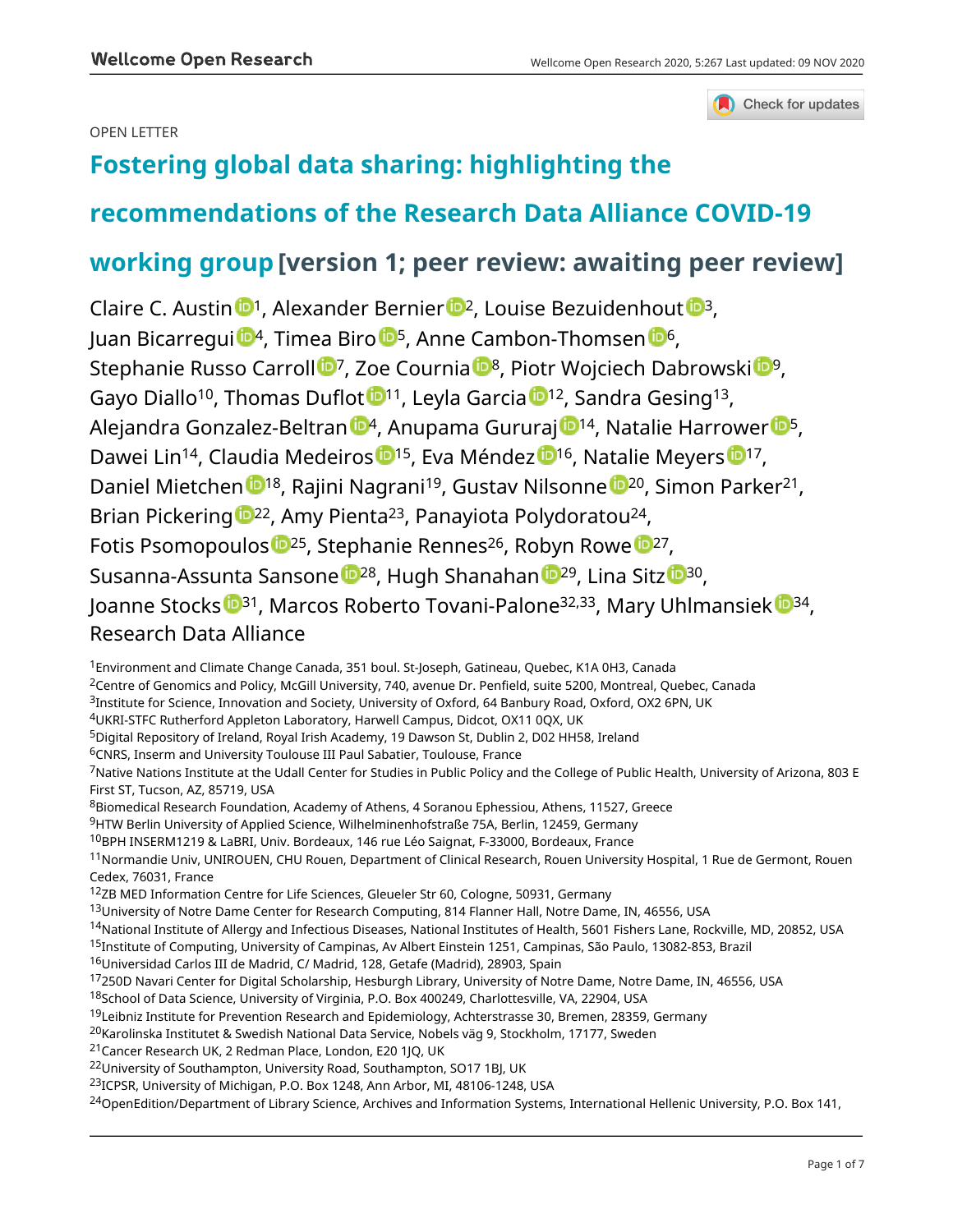Thessaloniki, 57400, Greece

<sup>25</sup>Institute of Applied Biosciences (INAB), Centre for Research and Technology Hellas (CERTH), Thessaloniki, 57001, Greece <sup>26</sup>INRAE National Research Institute for Agriculture, Food and Environment, 147 Rue de l'Université, Paris, 75007, France <sup>27</sup>Laurentian University, Ontario, P3E 2C6, Canada

<sup>28</sup>Oxford e-Research Centre, Department of Engineering Science, University of Oxford, 7 Keble Road, Oxford, OX1 3QG, UK <sup>29</sup>Department of Computer Science, Royal Holloway, University of London, Bedford Building, Egham, TW20 0EX, UK <sup>30</sup>Indepedent Researcher, Strada Costiera, Trieste, 34151, Italy

<sup>31</sup>Division of Rheumatology, Orthopedics and Dermatology, School of Medicine, University of Nottingham, Queens Medical Centre, Nottingham, NG7 2UH, UK

<sup>32</sup>Ribeirão Preto Medical School, University of São Paulo, São Paulo, Brazil

33 Modestum Ltd, Hilton, Derbyshire, UK

<sup>34</sup>Research Data Alliance - US Region (RDA-US), c/o Ronin Institute, 127 Haddon Place, Montclair, NJ, 07043, USA

|  | $V1$ First published: 09 Nov 2020, 5:267<br>https://doi.org/10.12688/wellcomeopenres.16378.1    |
|--|-------------------------------------------------------------------------------------------------|
|  | <b>Latest published: 09 Nov 2020, 5:267</b><br>https://doi.org/10.12688/wellcomeopenres.16378.1 |

# **Abstract**

The systemic challenges of the COVID-19 pandemic require crossdisciplinary collaboration in a global and timely fashion. Such collaboration needs open research practices and the sharing of research outputs, such as data and code, thereby facilitating research and research reproducibility and timely collaboration beyond borders. The Research Data Alliance COVID-19 Working Group recently published a set of recommendations and guidelines on data sharing and related best practices for COVID-19 research. These guidelines include recommendations for researchers, policymakers, funders, publishers and infrastructure providers from the perspective of different domains (Clinical Medicine, Omics, Epidemiology, Social Sciences, Community Participation, Indigenous Peoples, Research Software, Legal and Ethical Considerations). Several overarching themes have emerged from this document such as the need to balance the creation of data adherent to FAIR principles (findable, accessible, interoperable and reusable), with the need for quick data release; the use of trustworthy research data repositories; the use of well-annotated data with meaningful metadata; and practices of documenting methods and software. The resulting document marks an unprecedented cross-disciplinary, cross-sectoral, and crossjurisdictional effort authored by over 160 experts from around the globe. This letter summarises key points of the Recommendations and Guidelines, highlights the relevant findings, shines a spotlight on the process, and suggests how these developments can be leveraged by the wider scientific community.

# **Keywords**

Open science, Sharing research outputs in pandemics caused by infectious diseases, FAIR and CARE principles, Omics, Epidemiology, Social Science, Clinical Research, COVID-19

# **Open Peer Review**

**Reviewer Status** *AWAITING PEER REVIEW*

Any reports and responses or comments on the article can be found at the end of the article.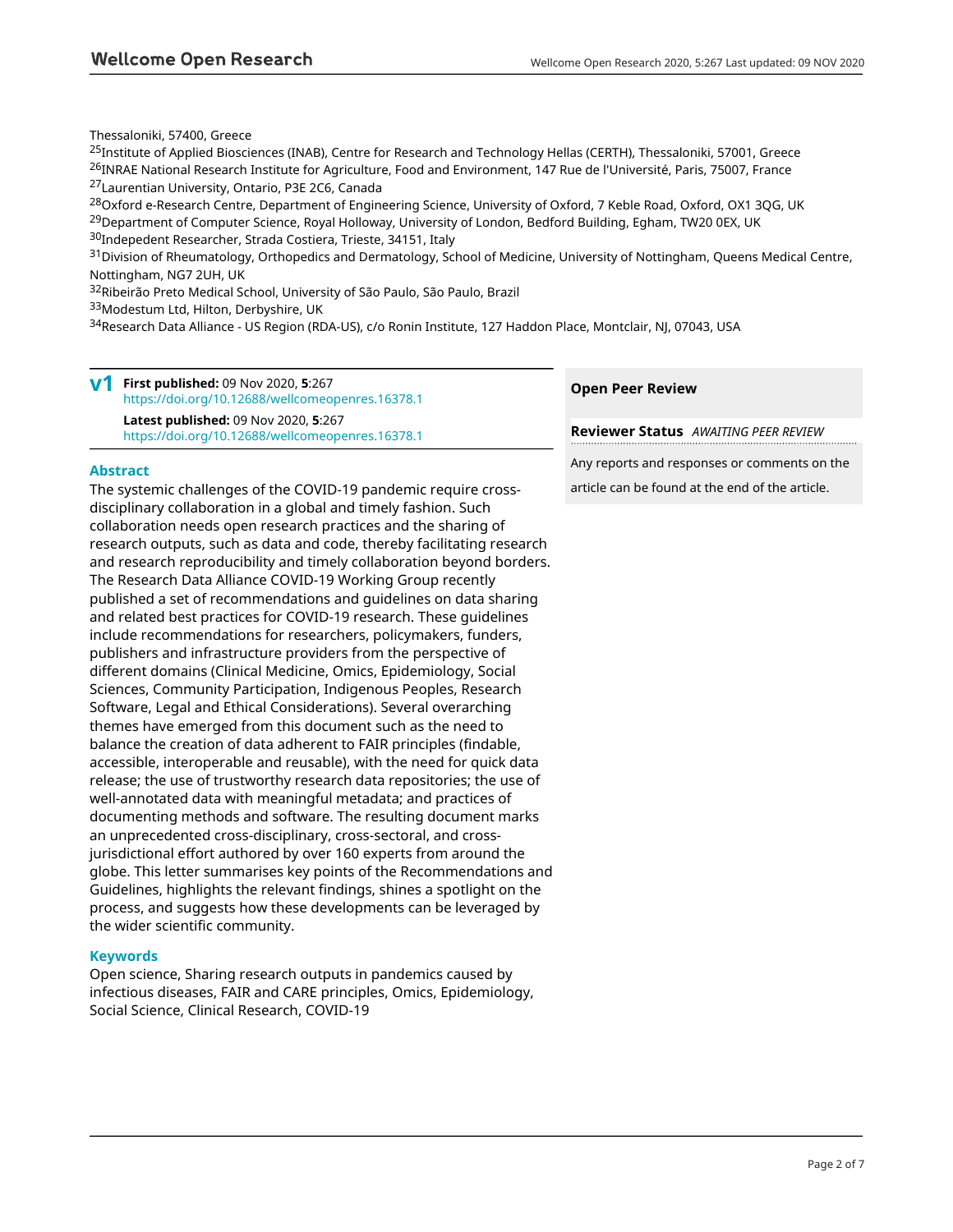

This article is included in the [Coronavirus](https://wellcomeopenresearch.org/collections/covid19)

[\(COVID-19\)](https://wellcomeopenresearch.org/collections/covid19) collection.

### **Corresponding author:** Research Data Alliance ([secretariat@rda-foundation.org\)](mailto:secretariat@rda-foundation.org)

**Author roles: Austin CC**: Conceptualization, Resources; **Bernier A**: Conceptualization, Writing – Original Draft Preparation, Writing – Review & Editing; **Bezuidenhout L**: Writing – Original Draft Preparation, Writing – Review & Editing; **Bicarregui J**: Conceptualization, Writing – Original Draft Preparation, Writing – Review & Editing; **Biro T**: Conceptualization, Resources, Writing – Original Draft Preparation, Writing – Review & Editing; **Cambon-Thomsen A**: Conceptualization, Writing – Original Draft Preparation, Writing – Review & Editing; **Carroll SR**: Writing – Original Draft Preparation; **Cournia Z**: Conceptualization, Writing – Original Draft Preparation, Writing – Review & Editing; **Dabrowski PW**: Conceptualization, Writing – Original Draft Preparation; **Diallo G**: Conceptualization, Writing – Review & Editing; **Duflot T**: Conceptualization, Writing – Original Draft Preparation, Writing – Review & Editing; **Garcia L**: Conceptualization, Writing – Original Draft Preparation, Writing – Review & Editing; **Gesing S**: Conceptualization, Writing – Original Draft Preparation, Writing – Review & Editing; **Gonzalez-Beltran A**: Conceptualization, Writing – Original Draft Preparation, Writing – Review & Editing; **Gururaj A**: Conceptualization, Writing – Review & Editing; **Harrower N**: Writing – Original Draft Preparation, Writing – Review & Editing; **Lin D**: Conceptualization, Writing – Review & Editing; **Medeiros C**: Writing – Original Draft Preparation; **Méndez E**: Conceptualization; **Meyers N**: Conceptualization, Writing – Original Draft Preparation; **Mietchen D**: Writing – Review & Editing; **Nagrani R**: Writing – Original Draft Preparation; **Nilsonne G**: Writing – Review & Editing; **Parker S**: Conceptualization; **Pickering B**: Conceptualization, Writing – Original Draft Preparation, Writing – Review & Editing; **Pienta A**: Writing – Original Draft Preparation, Writing – Review & Editing; **Polydoratou P**: Writing – Original Draft Preparation; **Psomopoulos F**: Conceptualization, Writing – Original Draft Preparation, Writing – Review & Editing; **Rennes S**: Writing – Original Draft Preparation; **Rowe R**: Conceptualization, Writing – Review & Editing; **Sansone SA**: Conceptualization, Resources, Writing – Review & Editing; **Shanahan H**: Project Administration, Writing – Original Draft Preparation, Writing – Review & Editing; **Sitz L**: Writing – Original Draft Preparation, Writing – Review & Editing; **Stocks J**: Writing – Original Draft Preparation, Writing – Review & Editing; **Tovani-Palone MR**: Conceptualization, Writing – Original Draft Preparation, Writing – Review & Editing; **Uhlmansiek M**: Project Administration, Resources, Writing – Review & Editing;

**Competing interests:** No competing interests were disclosed.

**Grant information:** The Research Data Alliance has been supported through a grant from the Open Research division of Wellcome. A. Barnier is supported by the Canadian Cancer Genome Collaboratory. A. Cambon-Thomsen and E. Méndez are supported by RDA EU 4.0 project, ref. GA no. 777388. Z. Cournia is supported by by the European Unions Horizon 2020 European research infrastructures, "National Initiatives for Open Science in Europe – NI4OS Europe" project (grant agreement no. 857645). G. Diallo is supported by AUF Europe de l'Ouest (Patient-Covid19 project) and Univ. Bordeaux (France). C. Medieros is supported by FAPESP - Sao Paulo State Foundation Grant 13/08293-7. A. Pienta is supported through the Inter-university Consortium for Political and Social Research (ICPSR), University of Michigan and National Institute on Drug Abuse 75N95019C00017. S. Sansone is supported through Wellcome grant 212930. M. Uhlmansiek is supported through US National Science Foundation grant 1934649.

*The funders had no role in study design, data collection and analysis, decision to publish, or preparation of the manuscript.*

**Copyright:** © 2020 Austin CC *et al*. This is an open access article distributed under the terms of the [Creative Commons Attribution](http://creativecommons.org/licenses/by/4.0/) [License](http://creativecommons.org/licenses/by/4.0/), which permits unrestricted use, distribution, and reproduction in any medium, provided the original work is properly cited. The author(s) is/are employees of the US Government and therefore domestic copyright protection in USA does not apply to this work. The work may be protected under the copyright laws of other jurisdictions when used in those jurisdictions.

**How to cite this article:** Austin CC, Bernier A, Bezuidenhout L *et al.* **Fostering global data sharing: highlighting the recommendations of the Research Data Alliance COVID-19 working group [version 1; peer review: awaiting peer review]** Wellcome Open Research 2020, **5**:267<https://doi.org/10.12688/wellcomeopenres.16378.1>

**First published:** 09 Nov 2020, **5**:267 <https://doi.org/10.12688/wellcomeopenres.16378.1>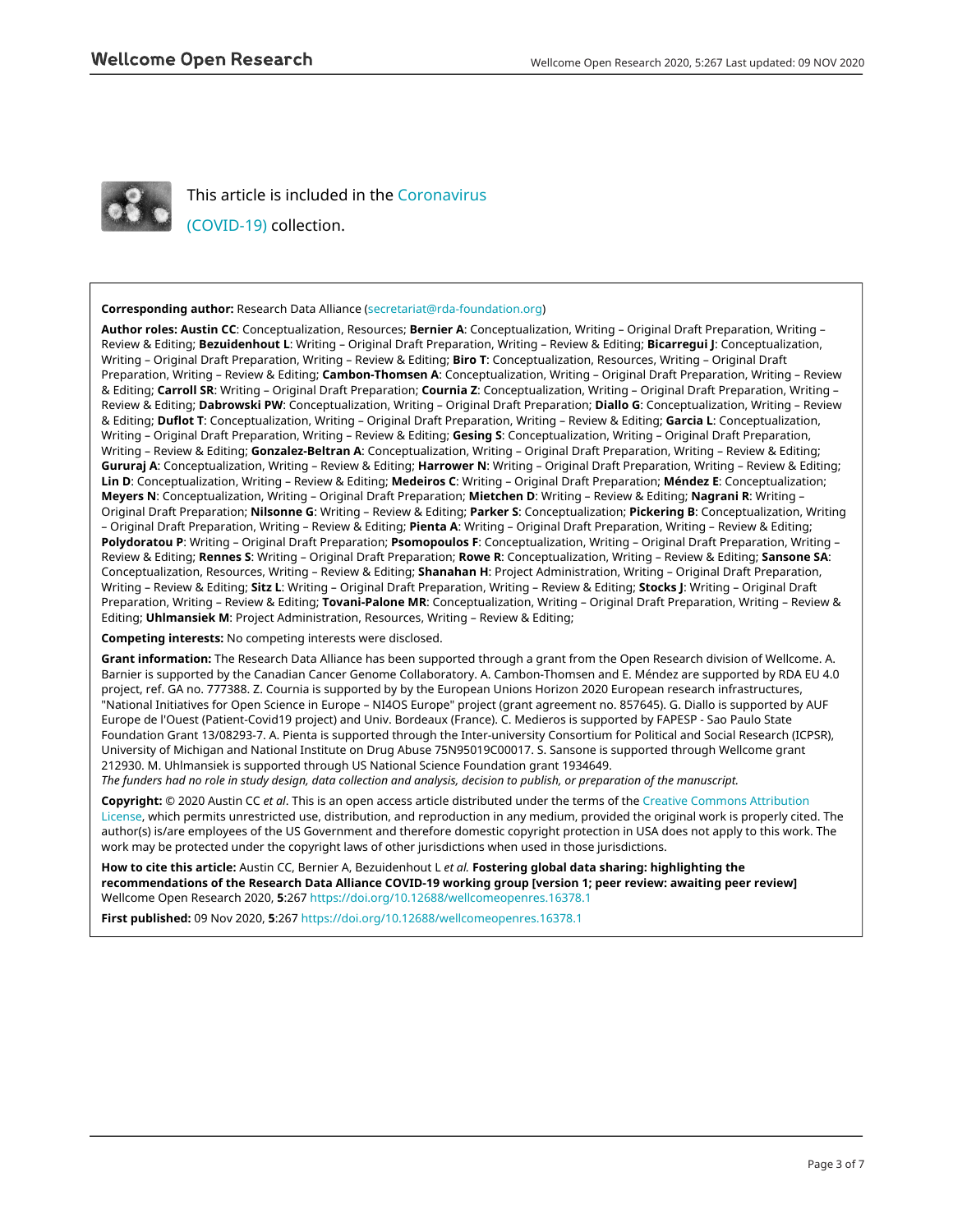# **Disclaimer**

The views expressed in this article are those of the author(s). Publication in Wellcome Open Research does not imply endorsement by Wellcome.

## **Introduction**

The coronavirus disease 2019 (COVID-19) pandemic is currently one of the most challenging global issues, with economic, social, political, cultural and scientific consequences ([Nicola](#page-6-0)  *et al.*[, 2020; Rajkumar, 2020\)](#page-6-0). The rapid spread of the severe acute respiratory syndrome coronavirus 2 (SARS-CoV-2) virus and the need for global stewardship has led researchers to collaborate on a worldwide scale, escalating the production of scientific data and highlighting the urgency to provide those data in an accessible, re-usable, and timely manner.

To ensure the rapid sharing of high-quality data, the [Research](https://rd-alliance.org/)  [Data Alliance \(RDA\)](https://rd-alliance.org/) established a [rapid-response working](https://www.rd-alliance.org/groups/rda-covid19)  [group on COVID-19](https://www.rd-alliance.org/groups/rda-covid19), which quickly grew to more than 600 members, with over 160 individuals contributing actively to recommendations over a 10 week period. The working group was divided into four research areas (Clinical, Omics, Epidemiology, Social Sciences) with four cross-cutting themes (Community Participation, Indigenous Data, Legal and Ethical Considerations, Research Software).

The objective of this RDA working group, in the first instance, was to provide data sharing recommendations for researchers, clinicians, policymakers, funders, publishers, and providers of data sharing infrastructures concerning the most important challenges raised by the current pandemic.

The final version of the RDA COVID-19 Recommendations and Guidelines on Data Sharing [\(RDA COVID-19 WG,](#page-6-0)  [2020\)](#page-6-0) was released on 30th June 2020 and provides up-todate advice across the eight areas mentioned above to support robust and meaningful data reuse for the COVID-19 pandemic management. Each sub-section of the 143-page document is organised into four main subparts: "*Focus and Description", "Scope", "Policy recommendations"* and "*Guidelines"*, allowing efficient navigation for the reader seeking precise information.

Prefaced by an executive summary, it provides essential reference text for relevant stakeholders, with granular guidelines for researchers and data managers preceded in each section by higher level recommendations to policymakers and funders. It is also connected to an extensive bibliography accessible via the participative online service Zotero Library [\(RDA COVID-19 Zotero](#page-6-0)  [WG, 2020](#page-6-0)). An [infographic](https://www.rd-alliance.org/system/files/FINAL_RDA COVID-19 Recommendations and Guidelines on Data Sharing Infographic.pdf) was created to provide an overview and highlight key areas. Other resources, in particular a decision-making tool and a mindmap are in development so that readers can more efficiently navigate the document. These are being made available on the [Value of RDA for COVID-19](https://www.rd-alliance.org/value-rda-covid-19-0) webpage. The comprehensive recommendations and related navigation tools facilitate uptake by all stakeholders (including the public), who wish to access and contribute reliable information on the global COVID-19 research and response process.

Since disciplines and communities often develop *ad hoc* data management practices that are prone to becoming siloed, the report encourages data exchange between stakeholders. It highlights the advances and procedures in different disciplines, but crucially also draws attention to the commonalities between disciplines, fostering interdisciplinary action, understanding of the disciplines that stakeholders are not part of, and future collaboration. The RDA is in a unique position to develop such guidance due to its grassroots, participative tradition of interdisciplinary self-motivated dialogue and solutions-based outputs.

#### **Recommendations**

In this section, we provide a brief motivation for each subgroup, the problems identified, and a summary of key recommendations, per group as well as overarching guidance.

## Clinical guidelines

Healthcare measures and clinical research are at the forefront of combating the COVID-19 pandemic. Obtaining actionable clinical information about the disease and seeking an effective treatment to fight the infection are key to minimising the impact of this unprecedented global health challenge. Clinical trials should follow the International Council for Harmonisation (ICH) efficacy guidelines to ensure the data quality. As cases rise, the promotion of clinical data sharing is of utmost importance. Many studies and trials are performed under enormous time pressure, which can weaken the methodology and lead to preliminary results being published without a full review. We recommend making the data behind research available alongside research results. The recommendations detail how to use trustworthy repositories to provide transparency, integrity and context to data for timely discovery and the validation of new findings. A key goal is to avoid policy-making based on fraudulent studies, which in turn causes distrust in science ([Group, The Editors](#page-6-0)  [of the Lancet, 2020\)](#page-6-0).

### Omics guidelines

Omics-scale studies of SARS-CoV-2 are emerging rapidly with exceptional potential to unravel the mechanisms of the COVID-19 pathobiology. These studies offer new mechanistic insights into the pathogenesis of COVID-19 and ways forward for diagnostic and therapeutic intervention, while at the same time generating a tremendous amount of data. The Omics subgroup was motivated to draft guidelines based on the requirement for rapid, open data sharing. This rapid sharing facilitates early insights into the molecular biology of the COVID-19 processes at a cellular level, possibly leading to new therapeutic targets, diagnostic markers and disease management. Omics research should be a collaborative effort to learn the genetic determinants of COVID-19 susceptibility, severity and outcomes. Thus, the use of domain-specific repositories to enable standardisation of terms and enforce metadata standards is mandated. Availability and re-usability of research data on COVID-19 in order to prevent unnecessary duplication of work is described for virus genomics, host genomics, proteomics, metabolomics, lipidomics, and structural data. The efforts of the RDA Omics working group provides clear recommendations of repositories to find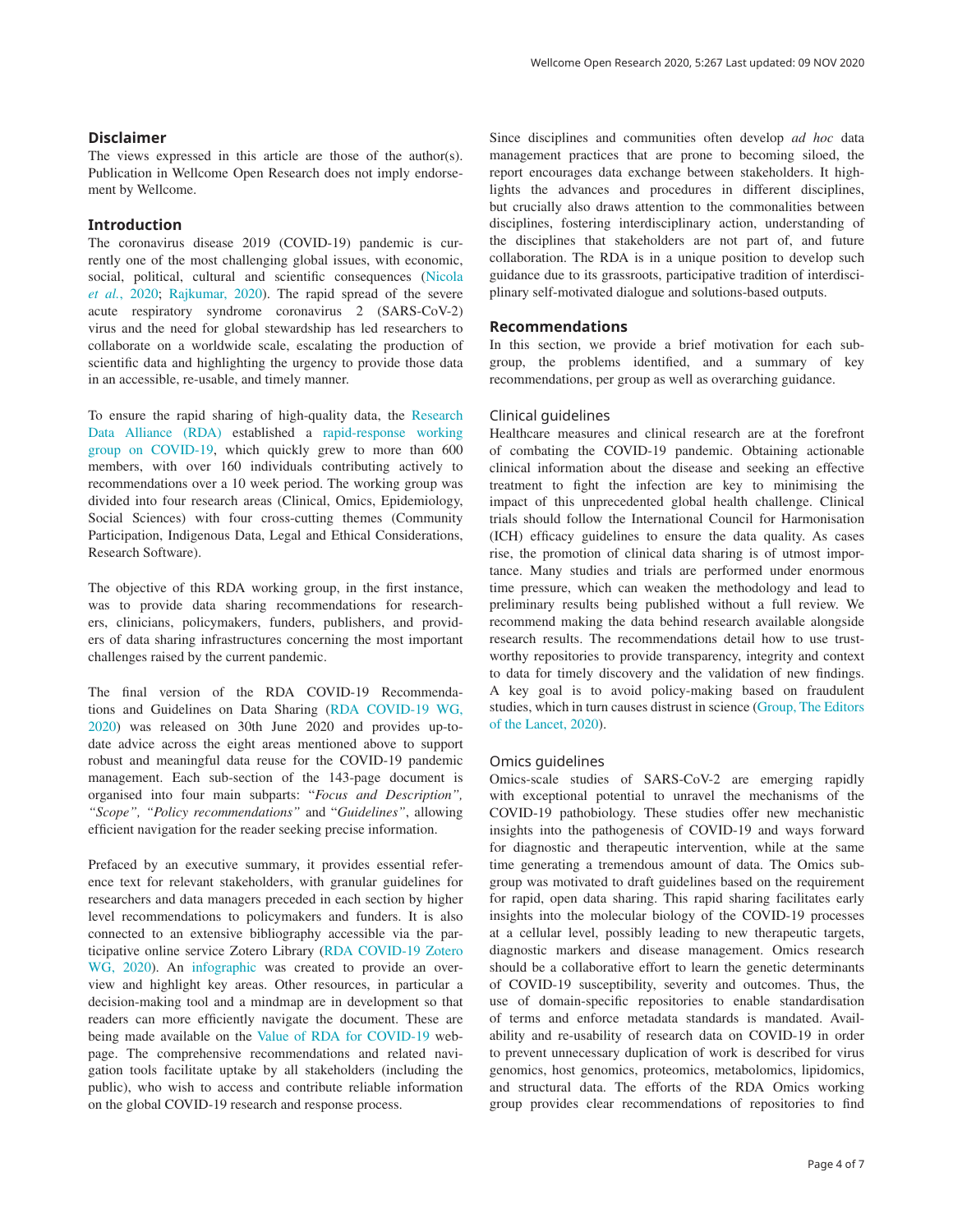existing data depending on the target methodology in the above research areas, as well as best practices for sharing data and identifying the most prevalent data and metadata formats.

## Epidemiology guidelines

An immediate understanding of the COVID-19 epidemiology is crucial to slowing infections, minimising deaths, making informed decisions about when, and to what extent, to impose mitigation measures, and when and how to reopen society. One of the major challenges encountered in the field of epidemiology is that the data and models are uncomparable, frequently incomplete, provisional, and subject to correction under changing conditions, making their use and reuse for timely epidemiological analysis challenging. The principal guidelines for researchers are to ensure that the data models must be inclusive of not only clinical data, disease milestones, indicators and reporting data, but also contact tracing and personal risk factors. Our recommendations for the policymakers are to incentivise the publication of situational data, analytical models, scientific findings, and reports used in decision making.

#### Social sciences guidelines

The social sciences recommendations seek to ensure that social science data is widely (re)usable to answer fundamental questions about social aspects of the pandemic and that the data are accessible for work ongoing in other domains. The subgroup recommendations include: encouraging data management that follows best practices and improves data sharing; use of trustworthy repositories to share data; retention of information (e.g., geographic information) to allow data linkage within and across domains while maintaining confidentiality; access to measures that are useful when making statistical adjustments for selection bias, thereby improving the representativeness of findings from limited samples; and balancing the desire to share data widely with ensuring that human subjects protections are met and confidential data are kept secure.

### Community participation guidelines

Community participation guidelines were created with the aim of bridging stakeholder involvement; ensuring that inputs from researchers, citizen scientists, developers and device makers are streamlined, with perspectives from patients, policymakers and the public at large also considered. Linking communities and supporting communication will help coordination and avoid duplication of efforts since many communities are driving similar or complementary efforts in response to the current public health emergency. These recommendations aim to support the varied work of communities in sharing data to improve research outputs and public knowledge.

# Guidelines for data sharing respecting indigenous data sovereignty

Indigenous Peoples and nations globally need to be actively engaged in governance processes that include Indigenous-related COVID-19 data, data lifecycles, and data ecosystems. This is a necessary part of respecting the inherent rights of Indigenous nations to have sovereignty and governance over Indigenous data. The Indigenous COVID-19 data guidelines set out the minimum requirements for Indigenous-designed data approaches

for funders, governments, researchers, and data stewards regarding governance, collection, ownership, application, sharing, and dissemination of Indigenous data, specifically in relation to COVID-19. These guidelines reflect and support Indigenous Data Sovereignty (see [www.GIDA-global.org](http://www.gida-global.org/)), underpinned by the United Nations Declaration on the Rights of Indigenous Peoples ([UNDRIP](https://www.refworld.org/docid/471355a82.html)) and framed around the CARE (for Collective Benefit, Authority to Control, Responsibility, Ethics) Principles for Indigenous Data Governance [\(RDA, 2018](#page-6-0)). These guidelines do not supersede or replace existing Indigenous governance protocols or agreements developed (or under development) by Indigenous Peoples or nations. Rather, they point to the need for Indigenous Peoples and nations to be engaged in governance on their own terms across COVID-19 data lifecycles and ecosystems, so they are aligned to ethical and cultural Indigenous data practices supported by collective consent. This demands proactive investment in Indigenous community-controlled data infrastructures to support community capacity and resilience, and improve the flow of information for effective public health response.

#### Software guidelines

Regardless of the research domain, software plays a fundamental role to realise reproducible science as it enables analyses and processing of data. The recommendations for research software covers aspects of development, release and maintenance, derived from previous work (Akhmerov *et al.*[, 2019; Anzt](#page-6-0) *et al.*, [2020; Clément-Fontaine](#page-6-0) *et al.*, 2019; Jiménez *et al.*, 2017; Lamprecht *et al.*[, 2019; Wilson](#page-6-0) *et al.*, 2017). Our recommendations to researchers focus on key practices enabling (re)use of research software making it easier for other researchers to build upon and focus their efforts on new approaches. Openness, availability, documentation and examples are key elements here. Before software is re-used, it must be found; therefore, our recommendations focus on software citation, archives and deposit platforms for released versions and alignment with publishing best practices. Finally, neither software development nor its publication are possible without sufficient funding support. In this sense, we centred our recommendations on increasing the recognition of software, its role in reproducibility, and funding opportunities not only for development but also for maintenance and sustainability.

# Legal and ethics guidelines

Data sharing must occur in compliance with relevant legal and ethical frameworks. The legal and ethics section describes sources of legal and ethical obligations applicable to researchers performing studies on COVID-19, including biomedical and social science research ethics guidance. The section makes recommendations to help ensure best practices are respected in using COVID-19 data across jurisdictions and institutions. Recommendations include a synthesis of foundational principles of data privacy in law and ethics, and a description of organisational data governance practices. The recommendations also help researchers identify the most appropriate actor at their institution to guide them in adhering to local legal and ethical requirements. Data governance is considered throughout the data lifecycle in the spirit of community engagement and benefit sharing. Best practices for data de-identification and anonymisation, as well as data and software IP licensing are described. A discussion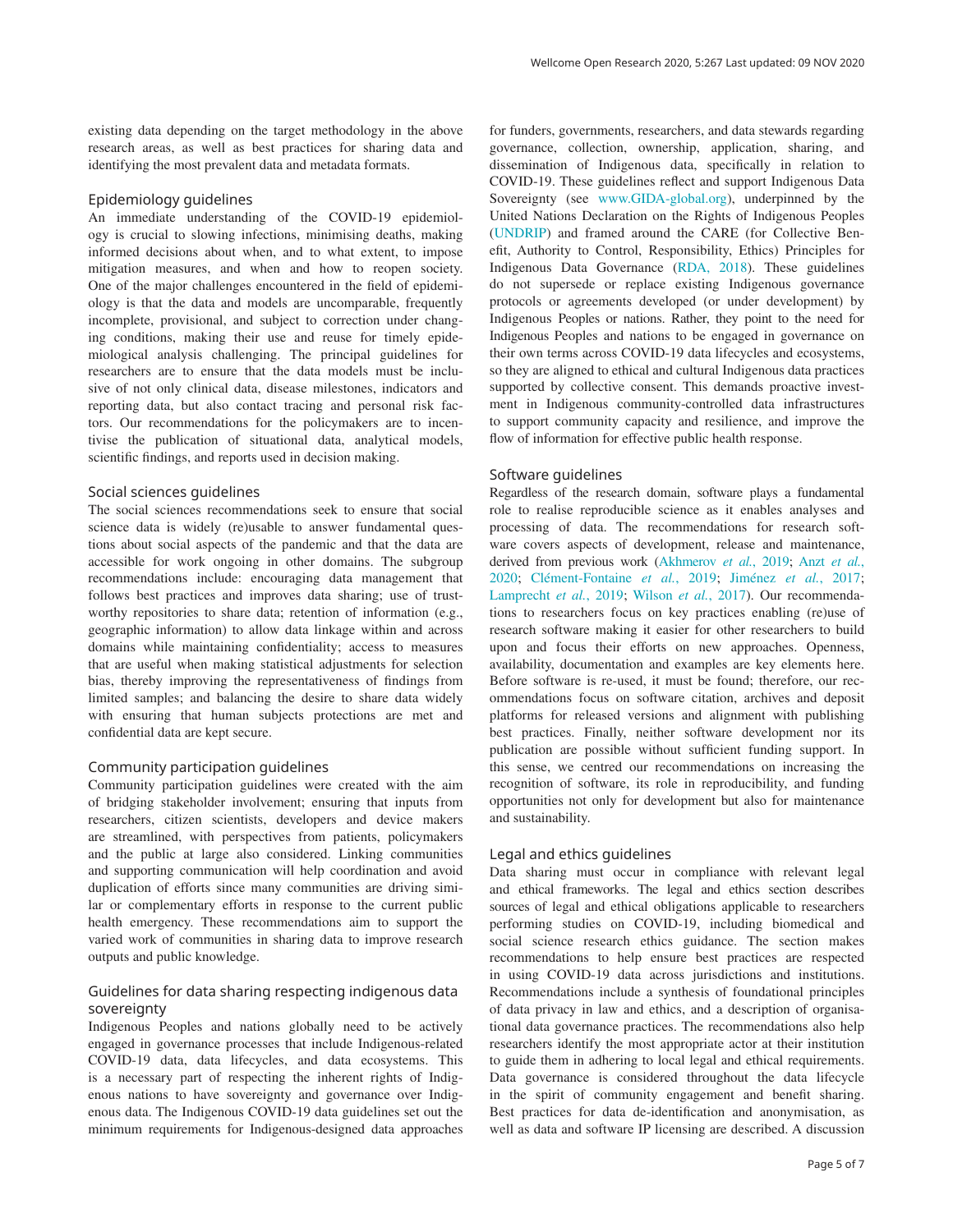of the distinct consent standards applicable to clinical care, research ethics, and data privacy law is incorporated.

Overarching recommendations/foundational elements In addition to each group's recommendations, the document starts with a series of overarching recommendations. These foundational elements draw directly from the findings of the subgroups, as well as from broader current discussions on research data sharing and Open Science, tailored to the critical need for timely, precise, and interoperable research data sharing under a pandemic.

The sharing of research data promotes research integrity, enables others to investigate results, and fosters the very purpose of research itself - to build upon existing knowledge towards new discoveries. The timely sharing of well-curated data (and software, algorithms, and other resources) enables reuse, often for purposes unanticipated by the research that first produced the data. For this reuse to be possible, data must be collected, documented, curated, preserved, and made available through trusted and recognised platforms. The FAIR principles ([Wilkinson](#page-6-0) *et al.*, [2016\)](#page-6-0) - promoting data to be Findable, Accessible, Interoperable and Reusable - provide a well-recognised framework for data sharing, and were noted frequently by contributors across the sections.

Disciplinary borders provide one challenge, but so do geographical and administrative boundaries. COVID-19 does not respect borders of any kind, so, similarly, neither can research. The need for cross-jurisdictional efforts to support sharing of data and other resources, through coordination, funding and legal agreements, is also key. Computational infrastructures need to be refreshed and invested in as a public good; investment in technology needs to be accompanied by support for human resources to maintain infrastructure, and training programmes in data stewardship need to be developed and offered broadly. Data and other outputs need to be prepared for sharing so that they are understandable, and this process should be started as early as possible in the research process with the creation of a data management plan (DMP), which details how data will be stewarded throughout the research lifecycle. This lifecycle is key to the remaining 'Foundational' elements: data must be accompanied by documentation such as research methods, context, data manipulation; rich metadata in standard formats need to accompany outputs, data should be deposited in domain-suitable trustworthy data repositories for discovery, preservation and reuse, and the rapid publication of data should be encouraged supported, and mandated by funders and publishers.

## **Discussion**

A key aim of the recommendations and guidelines has been to offer both system-wide and concrete guidance to facilitate data sharing across disciplines and geographical boundaries in a timely and accurate manner, thus helping accelerate the time to a cure, supporting informed decisions and improving the global response to the pandemic.

The involvement of specialists and practitioners coming from the many disciplines and fields impacted by the pandemic has ensured that the report is both expert-informed, as well as

community reviewed. The incorporation of repeated open consultations was also meant to facilitate a fast track path to wider adoption, considering that researchers, policymakers and other stakeholders have been involved as early as possible in the formulation, drafting, and consensus on the document. The priority is for these guidelines and recommendations to be widely adopted in order to accelerate solutions to the pandemic.

Instead of a silo-based approach, the document points out the commonalities in data management across different research areas and themes. Identifying commonalities implies that similar solutions can be identified and applied. This bridge from the STEM (Science, Technology, Engineering, and Maths) to social science aspects of the COVID-19 challenge demonstrated how truly interdisciplinary work across fields can provide valuable insights and stimulate a creative process. The added value of such overarching cooperations is a key takeaway from this process that is also likely to enrich similar efforts.

The document was developed with a comparatively light level of moderation and emerged on a very rapid time-frame of 10 weeks, including the release of five drafts for open consultation. Writing coordination focused on ensuring the flow of information, so the sub-groups met regularly as did the moderators and chairs. There was a weekly webinar open to the public, as well weekly Co-Chairs meetings, and weekly coordination sessions for Chairs and Moderators; in addition, each subgroup agreed their own meeting plans. Small teams were set up for visualisation of recommendations, and for managing references. The foundational elements and executive summary were drafted by the editorial team, undergoing successive editing phases, where participants from different groups could comment widely across the whole document. This light-weight structure was enabled through relatively simple tools, namely Google Docs, Zotero and conference calls. The final publication is designed as a reference text, where readers are likely to selectively read parts of the document relevant to them, so a certain degree of repetition on key advice was retained to address this selective reading.

Going forward, the RDA COVID-19 initiative has shown that there is a global willingness among experts from a range of disciplines to engage with the grand challenges we face as well as to generously offer their time and experience to generate thorough and well-rounded guidance that is attentive to philosophical and pragmatic differences. This experience made clear that to a great extent, the knowledge, expertise, and solutions for working together in the face of global emergencies is already in place, so we need to foster this through continued coordination, harmonisation, and decision making.

# **Conclusions**

The report has highlighted the importance of data sharing in different domains with respect to COVID-19. It provides a range of detailed guidelines aimed at communities with different practices of data management. The guidelines directly target researchers to facilitate best practices and maximise efficiency while also addressing policy makers, funders, publishers and providers of data infrastructures with a framework for future emergencies. With over 600 members, the group reached a